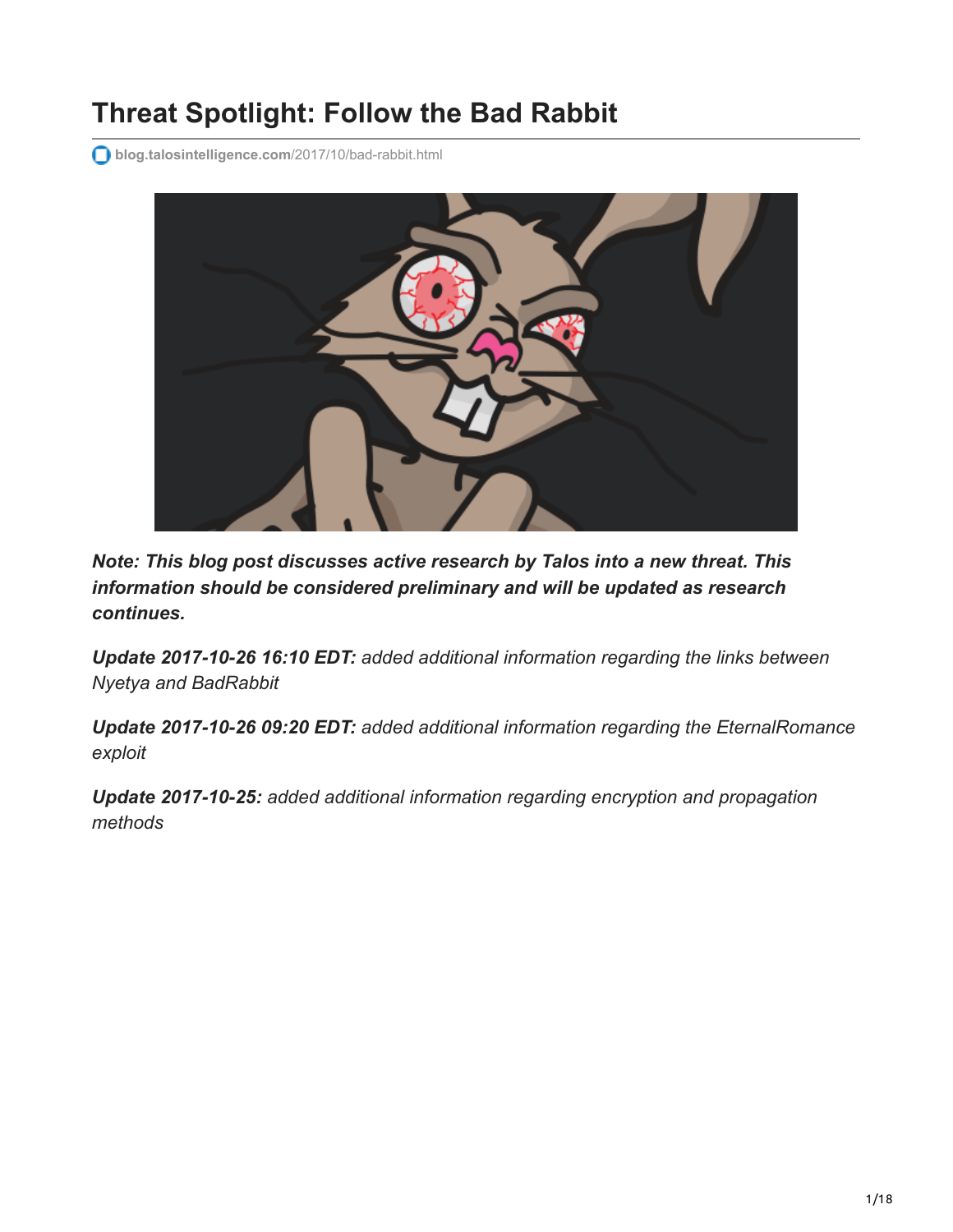

On October 24, 2017, Cisco Talos was alerted to a widescale ransomware campaign affecting organizations across eastern Europe and Russia. As was the case in previous situations, we quickly mobilized to assess the situation and ensure that customers remain protected from this and other threats as they emerge across the threat landscape.

There have been several large scale ransomware campaigns over the last several months. This appears to have some similarities to Nyetya in that it is also based on Petya ransomware. Major portions of the code appear to have been rewritten. The distribution does not appear to have the sophistication of the supply chain attacks we have seen recently.

# **Distribution**

Talos assesses with high confidence that a fake Flash Player update is being delivered via a drive-by-download and compromising systems. The sites that were seen redirecting to BadRabbit were a variety of sites that are based in Russia, Bulgaria, and Turkey.

When users visited one of the compromised websites, they were redirected to 1dnscontrol[.]com, the site which was hosting the malicious file. Before the actual malicious file was downloaded a POST request was observed to a static IP address (185.149.120[.]3). This request was found to be posting to a static path of "/scholasgoogle" and provided the user agent, referring site, cookie, and domain name of the session. After the POST the dropper was downloaded from two different paths from 1dnscontrol[.]com, /index.php and /flash\_install.php. Despite two paths being utilized only a single file was downloaded. Based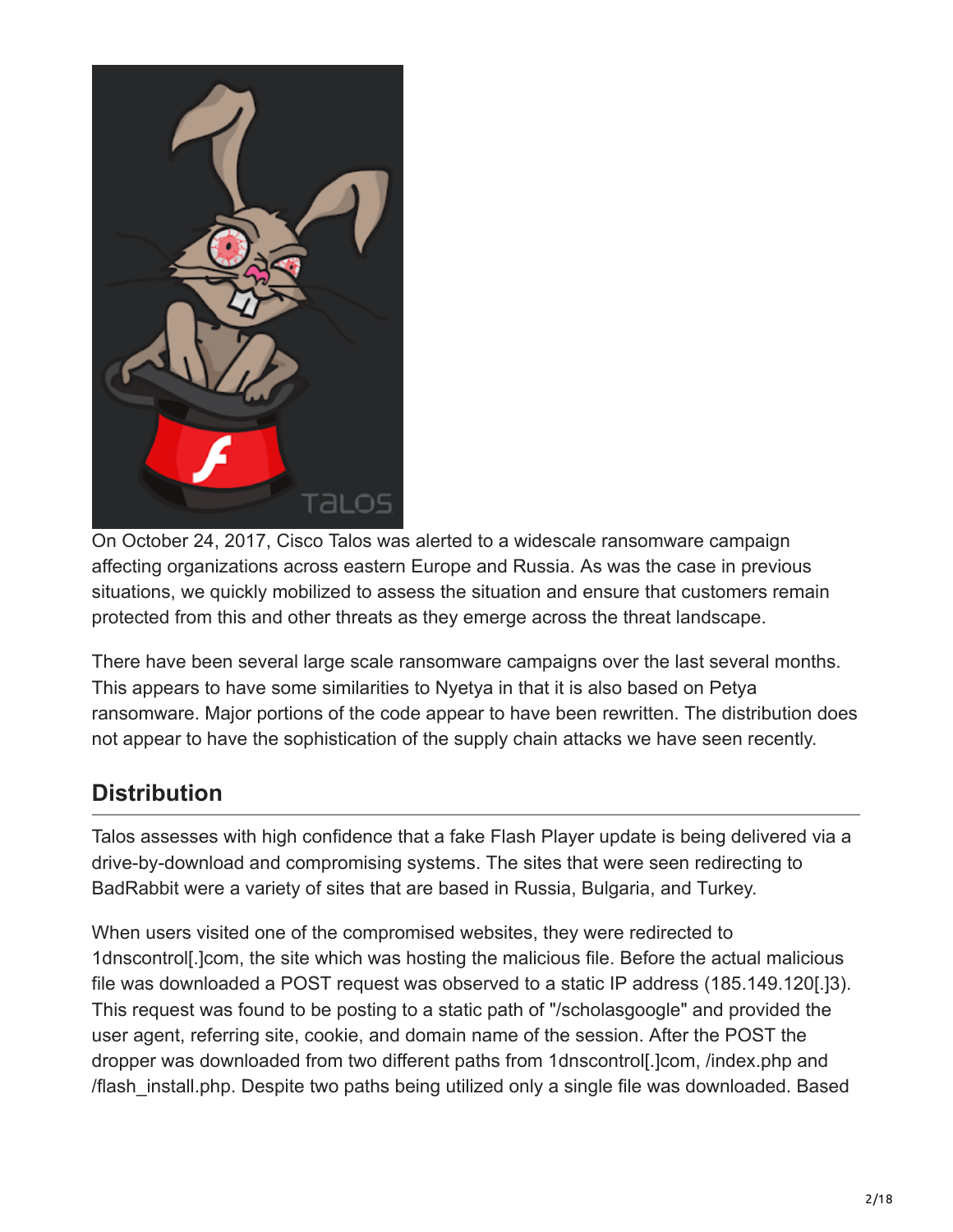on current information, the malware appears to have been active for approximately six hours before the server 1dnscontrol[.]com was taken down. The initial download was observed around 2017-10-24 08:22 UTC.

The dropper (630325cac09ac3fab908f903e3b00d0dadd5fdaa0875ed8496fcbb97a558d0da) requires a user to facilitate the infection and does not use any exploit to compromise the system directly. This dropper contains the BadRabbit ransomware. Once installed there is an SMB component used for lateral movement and further infection. This appears to use a combination of an included list of weak credentials and a version of mimikatz similar to that which was used in Nyetya. Below is a list of the username/password combinations that we have observed. Note there is [overlap](https://www.imdb.com/title/tt0113243/quotes/qt0448608) with the 1995 cult classic "Hackers".

| $S^3$ .rdata: 1001 00000008                                                                                                                                                                                                         | $C(1$ god               |                                                         |
|-------------------------------------------------------------------------------------------------------------------------------------------------------------------------------------------------------------------------------------|-------------------------|---------------------------------------------------------|
|                                                                                                                                                                                                                                     |                         |                                                         |
| [s] .rdata:1001 0000000E C (1 secret                                                                                                                                                                                                |                         |                                                         |
| [s] .rdata:1001 0000000A C (1 love                                                                                                                                                                                                  |                         |                                                         |
| $\frac{1}{2}$ .rdata: 1001 00000008 C (1 321                                                                                                                                                                                        |                         |                                                         |
| $\frac{C_1}{S}$ .rdata:1001 0000000E<br>C (1 123321<br>S' .rdata:1001 0000000A<br>C (1 uiop<br>C (1 uiop<br>C (1 zxcv                                                                                                               |                         |                                                         |
|                                                                                                                                                                                                                                     |                         |                                                         |
|                                                                                                                                                                                                                                     |                         |                                                         |
| $\sqrt{8'}$ .rdata:1001 0000000E                                                                                                                                                                                                    | C(1 zxc321)             |                                                         |
| $S$ .rdata:1001 0000000E C (1 zxc123                                                                                                                                                                                                |                         |                                                         |
| <b>Example 12 and 12 and 12 and 13 and 13 and 13 and 13 and 13 and 13 and 13 and 13 and 13 and 13 and 14 and 14 and 14 and 14 and 14 and 14 and 14 and 15 and 16 and 16 and 16 and 16 and 16 and 16 and 16 and 16 and 16 and 16</b> |                         |                                                         |
|                                                                                                                                                                                                                                     |                         |                                                         |
|                                                                                                                                                                                                                                     |                         |                                                         |
|                                                                                                                                                                                                                                     |                         |                                                         |
|                                                                                                                                                                                                                                     |                         |                                                         |
| <b>Example 1001.</b> 00000000 C (1 qwert<br><b>Example 1001</b> 00000000A C (1 qwer<br><b>Example 1001</b> 0000000E C (1 qwe321                                                                                                     |                         |                                                         |
| [s] .rdata:1001 0000000E C(1 qwe123                                                                                                                                                                                                 |                         |                                                         |
| [s] .rdata:1001 00000008 C (1 qwe                                                                                                                                                                                                   |                         |                                                         |
| $S$ .rdata:1001 00000008 C (1 777                                                                                                                                                                                                   |                         |                                                         |
| [s] .rdata:1001 0000000C C (1 77777                                                                                                                                                                                                 |                         |                                                         |
| $S^3$ .rdata:1001 0000000C C (1 55555                                                                                                                                                                                               |                         |                                                         |
| <b>Example 12</b> and 1001 00000000E<br><b>Example 12</b> and 1001 000000012<br><b>Example 12</b> and 1001 00000010<br><b>Example 123</b><br><b>Example 123</b>                                                                     |                         |                                                         |
|                                                                                                                                                                                                                                     |                         |                                                         |
|                                                                                                                                                                                                                                     |                         |                                                         |
|                                                                                                                                                                                                                                     |                         | $\frac{1}{2}$ .rdata:1001 00000020 C (1 admin123Test123 |
| [s] .rdata:1001 00000012 C (1 Admin123                                                                                                                                                                                              |                         |                                                         |
| [s] .rdata:1001 00000010 C (1 user123                                                                                                                                                                                               |                         |                                                         |
| $\frac{1}{2}$ .rdata:1001 00000010 C (1 User123                                                                                                                                                                                     |                         |                                                         |
| $\frac{1}{2}$ .rdata:1001 00000012 C (1 guest123                                                                                                                                                                                    |                         |                                                         |
| $s^2$ .rdata:1001 00000012                                                                                                                                                                                                          |                         | C (1    Guest 123<br>C (1    administrator 123          |
| $\frac{1}{\sqrt{8}}$ .rdata: 1001 00000022<br>$\frac{1}{\sqrt{8}}$ .rdata: 1001 00000022                                                                                                                                            |                         |                                                         |
|                                                                                                                                                                                                                                     |                         | $C(1$ Administrator 123                                 |
| $S$ .rdata:1001 00000016 C (1 1234567890                                                                                                                                                                                            |                         |                                                         |
|                                                                                                                                                                                                                                     |                         |                                                         |
| <b>Example 123456789</b><br><b>Example 123456789</b><br><b>Example 123456789</b><br><b>Example 12345678</b><br><b>Example 12345678</b><br><b>Example 12345678</b><br><b>Example 1234567</b><br><b>Example 1234567</b>               |                         |                                                         |
|                                                                                                                                                                                                                                     |                         |                                                         |
| (c) $r$ (data:1001 0000000E C (1 123456                                                                                                                                                                                             |                         |                                                         |
|                                                                                                                                                                                                                                     | C (1 12345<br>C (1 1234 |                                                         |
| $\frac{1}{3}$ .rdata: 1001 0000000A                                                                                                                                                                                                 |                         |                                                         |
| $\overline{S}$ .rdata:1001 00000008 C (1                                                                                                                                                                                            |                         | 123                                                     |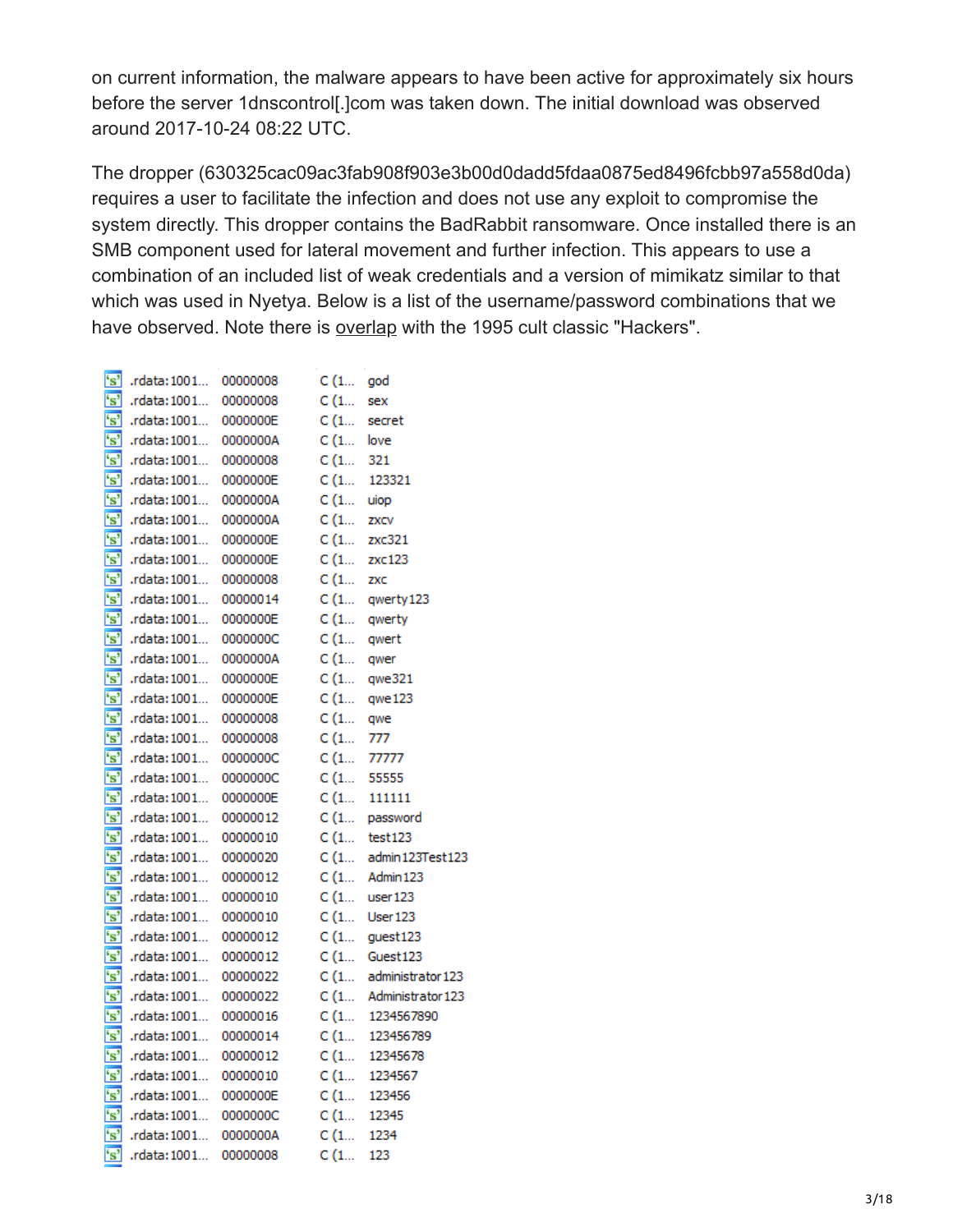| $\frac{1}{2}$ .rdata: 1001 0000000A                                                                    | $C(1$ test    |                |
|--------------------------------------------------------------------------------------------------------|---------------|----------------|
| $s^3$ .rdata: 1001 00000014                                                                            |               | C (1 adminTest |
| [s] .rdata:1001 0000000A C (1 user                                                                     |               |                |
| $\boxed{S}$ .rdata:1001 0000000C C (1 guest                                                            |               |                |
| $\frac{1}{\sqrt{2}}$ .rdata:1001 0000001C C(1 administrator                                            |               |                |
| [s] .rdata:1001 0000000A C (1 alex                                                                     |               |                |
|                                                                                                        |               |                |
| (s) rdata:1001 00000012 C(1 netguest<br>(s) rdata:1001 00000014 C(1 superuser                          |               |                |
| $\overline{S}$ .rdata:1001 00000012 C(1 nasadmin                                                       |               |                |
| $\sqrt{8'}$ .rdata:1001 00000010                                                                       | $C(1$ nasuser |                |
| [s] .rdata:1001 00000008                                                                               | $C(1$ nas     |                |
|                                                                                                        |               |                |
| [s] .rdata:1001 00000010 C (1 ftpuser                                                                  |               |                |
| $\frac{[S]}{[S]}$ .rdata:1001 0000000A C (1 asus<br>$\frac{[S]}{[S]}$ .rdata:1001 0000000E C (1 backup |               |                |
|                                                                                                        |               |                |
| [s] .rdata:1001 00000012 C (1 operator                                                                 |               |                |
| [s] .rdata:1001 00000016 C (1 other user                                                               |               |                |
| $\sqrt{S^2}$ .rdata:1001 0000000A                                                                      | $C(1$ work    |                |
| $\frac{1}{2}$ .rdata: 1001 00000010 C (1 support                                                       |               |                |
| $S$ .rdata:1001 00000010 C(1 manager                                                                   |               |                |
| $\boxed{S'}$ .rdata:1001 00000012                                                                      |               | C (1 rdpadmin  |
| $\frac{1}{2}$ .rdata:1001 00000010 C (1 rdpuser                                                        |               |                |
| [s] .rdata:1001 00000008 C (1 rdp                                                                      |               |                |
| $\frac{F_S^3}{2}$ .rdata:1001 00000008                                                                 | $C(1$ ftp     |                |
| $\frac{1}{2}$ .rdata:1001 0000000A C (1 boss                                                           |               |                |
| [s] .rdata:1001 00000008 C (1 buh                                                                      |               |                |
| $\mathbf{S}^3$ .rdata:1001 0000000A                                                                    | $C(1$ root    |                |
|                                                                                                        |               |                |

Observed Password List

Despite initial reports, we currently have no evidence that the EternalBlue exploit is being leveraged. However, we identified the usage of the EternalRomance exploit to propagate in the network. This exploit takes advantage of a vulnerability described in the Microsoft MS17- 010 security bulletin. The vulnerability was also exploited during the Nyetya campaign. Our research continues and we will update as we learn more.

# **Technical Details**

The malware contains a dropper which is responsible for extracting and executing the worm payload. This payload contains additional binaries stored in the resources (compressed with zlib):

- legitimate binaries associated with DiskCryptor (2 drivers x86/x64 and 1 client);
- 2 mimikatz-like binaries (x86/x64) similar to the sample seen during Nyetya. A popular open source tool used for recovery of user credentials from computer memory using several different techniques.

It drops files into the C:\Windows\ directory. The mimikatz-like binaries are executed using the same technique that was leveraged in the Nyetya campaign. The communication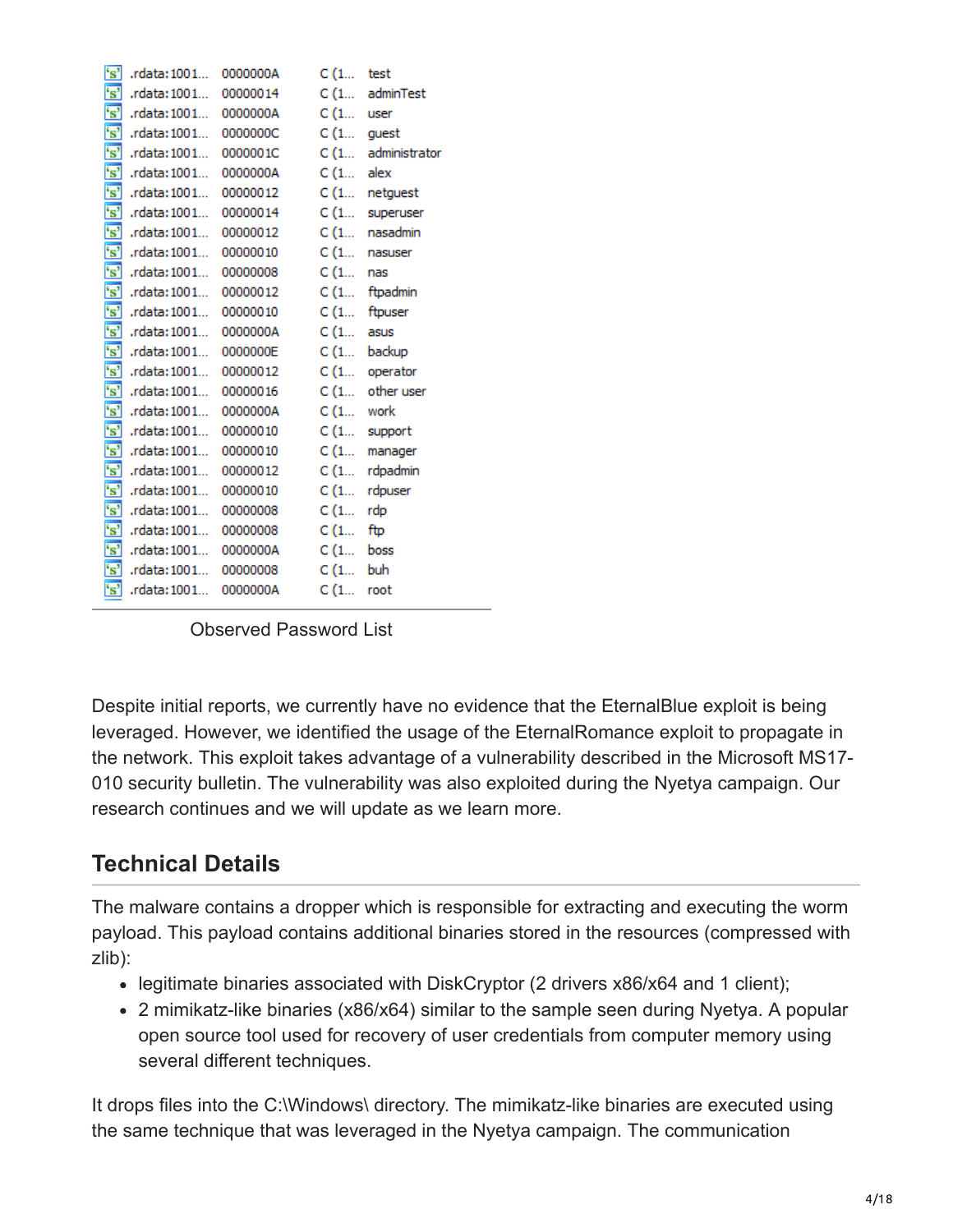between the payload and the stealer will be performed by a named pipe, for example:

C:\WINDOWS\561D.tmp \\.\pipe\{C1F0BF2D-8C17-4550-AF5A-65A22C61739C}

The malware then uses RunDLL32.exe to execute the malware and continue the malicious operations. The malware then creates a scheduled task with the parameters shown in the screenshot below:

| <b>C</b> rhaegal Properties (Local Computer)                                               |  |  |  |  |  |  |  |
|--------------------------------------------------------------------------------------------|--|--|--|--|--|--|--|
| General   Triggers   Actions   Conditions   Settings   History (disabled)                  |  |  |  |  |  |  |  |
| When you create a task, you must specify the action that will occur when your task starts. |  |  |  |  |  |  |  |
| <b>Details</b>                                                                             |  |  |  |  |  |  |  |
| C:\Windows\system32\cmd.exe /C Start "" "C:\Windows\dispci.exe" -id 2018729907 && exit     |  |  |  |  |  |  |  |
|                                                                                            |  |  |  |  |  |  |  |

Encryption is performed with 2 techniques:

- Full disk encryption with DiskCryptor (an open source disk encryption solution)
- Individual file encryption

Here is the list of the targeted extensions: .3ds .7z .accdb .ai .asm .asp .aspx .avhd .back .bak .bmp .brw .c .cab .cc .cer .cfg .conf .cpp .crt .cs .ctl .cxx .dbf .der .dib .disk .djvu .doc .docx .dwg .eml .fdb .gz .h .hdd .hpp .hxx .iso .java .jfif .jpe .jpeg .jpg .js .kdbx .key .mail .mdb msg .nrg odc .odf .odg .odi .odn .odp .ods .odt .ora .ost .ova .ovf .p7c .pdf .p7c .pdf .pem .pfx .php .pmf .png .ppt .pptx .ps1 .pst .pvi .py .pyc .pyw .qcow .qcow2 .rar .rb .rtf .scm .sln .sql .tar .tib .tif .tiff .vb .vbox .vbs .vcb .vdi .vfd .vhd .vhdx .vmc .vmdk .vmsd .vmtm .vmx .vsdx .vsv .work .xls .xlsx .xml .xvd .zip

In addition to the aforementioned scheduled task, the malware creates a second scheduled task that is responsible for rebooting the system. This second task does not occur instantaneously but is scheduled to occur later.

| <b>C</b> drogon Properties (Local Computer) |                                                                                                                                                                        |  |  |  |  |  |  |  |  |
|---------------------------------------------|------------------------------------------------------------------------------------------------------------------------------------------------------------------------|--|--|--|--|--|--|--|--|
|                                             | General   Triggers   Actions   Conditions   Settings   History (disabled)  <br>When you create a task, you must specify the action that will occur when your task star |  |  |  |  |  |  |  |  |
| Action                                      | <b>Details</b>                                                                                                                                                         |  |  |  |  |  |  |  |  |
| Start a program                             | C:\Windows\system32\shutdown.exe /r /t 0 /f                                                                                                                            |  |  |  |  |  |  |  |  |
|                                             |                                                                                                                                                                        |  |  |  |  |  |  |  |  |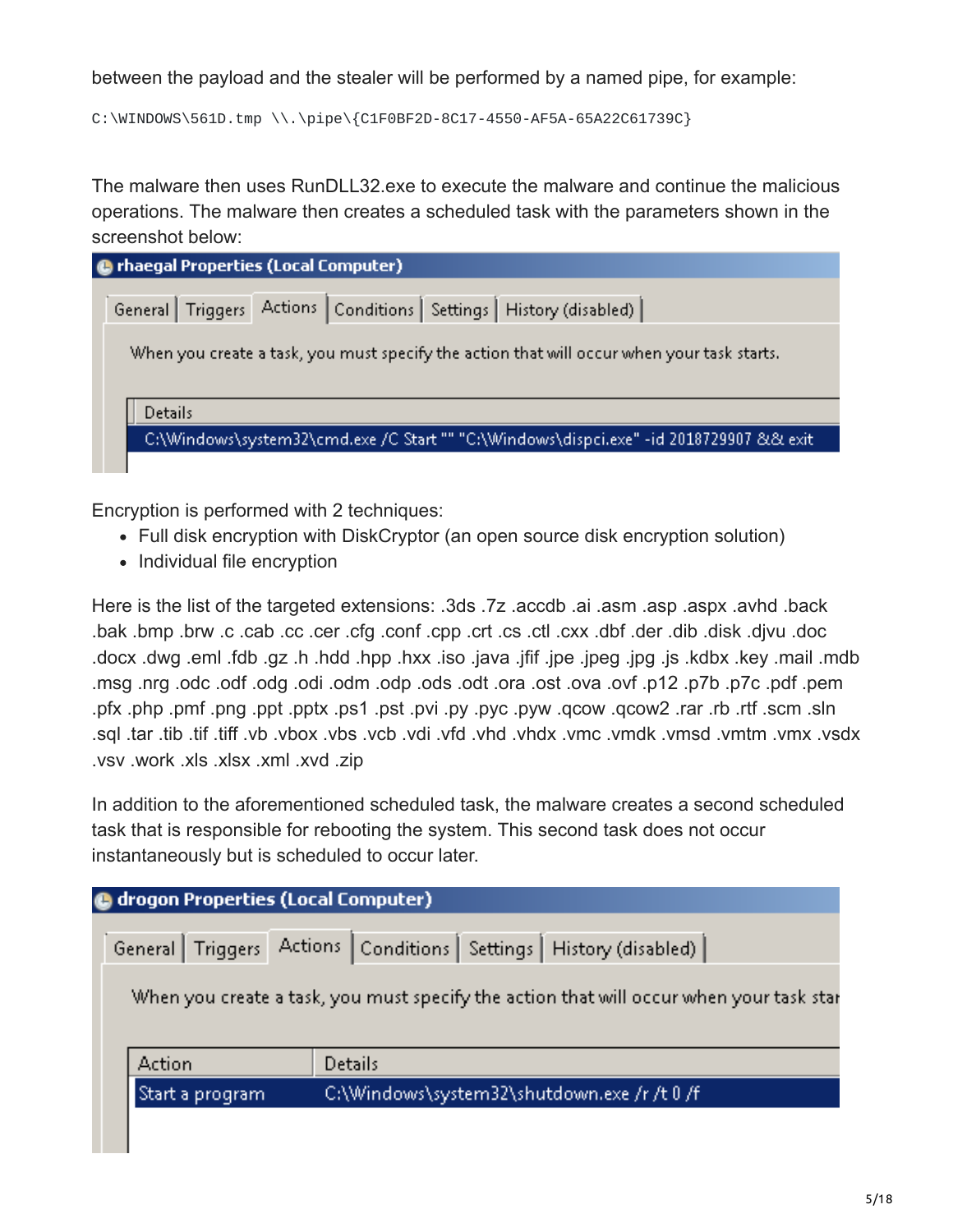If the names for these scheduled tasks look familiar they appear to be a reference to Game of Thrones, specifically they match the names of the dragons.

Then the malware propagates itself in the network, the technique to enumerate the network systems is exactly the same than Nyetya. It is performed by Microsoft Windows legitimate features, via:

- SVCCTL: the remote service management
- SMB<sub>2</sub>
- SMB
- NTLMSSP authentication brute force
- WMI

And an exploit:

**EternalRomance** 

The malware also creates a file on the infected user's desktop called DECRYPT. Executing this file causes the following ransom note to be displayed to victims.



To demonstrate how quickly these sorts of threats can propagate globally, the below graphic reflects the DNS related activity associated with one of the domains that were being used to distribute the fake Adobe Flash update that was used to drop the malware on victims' systems.

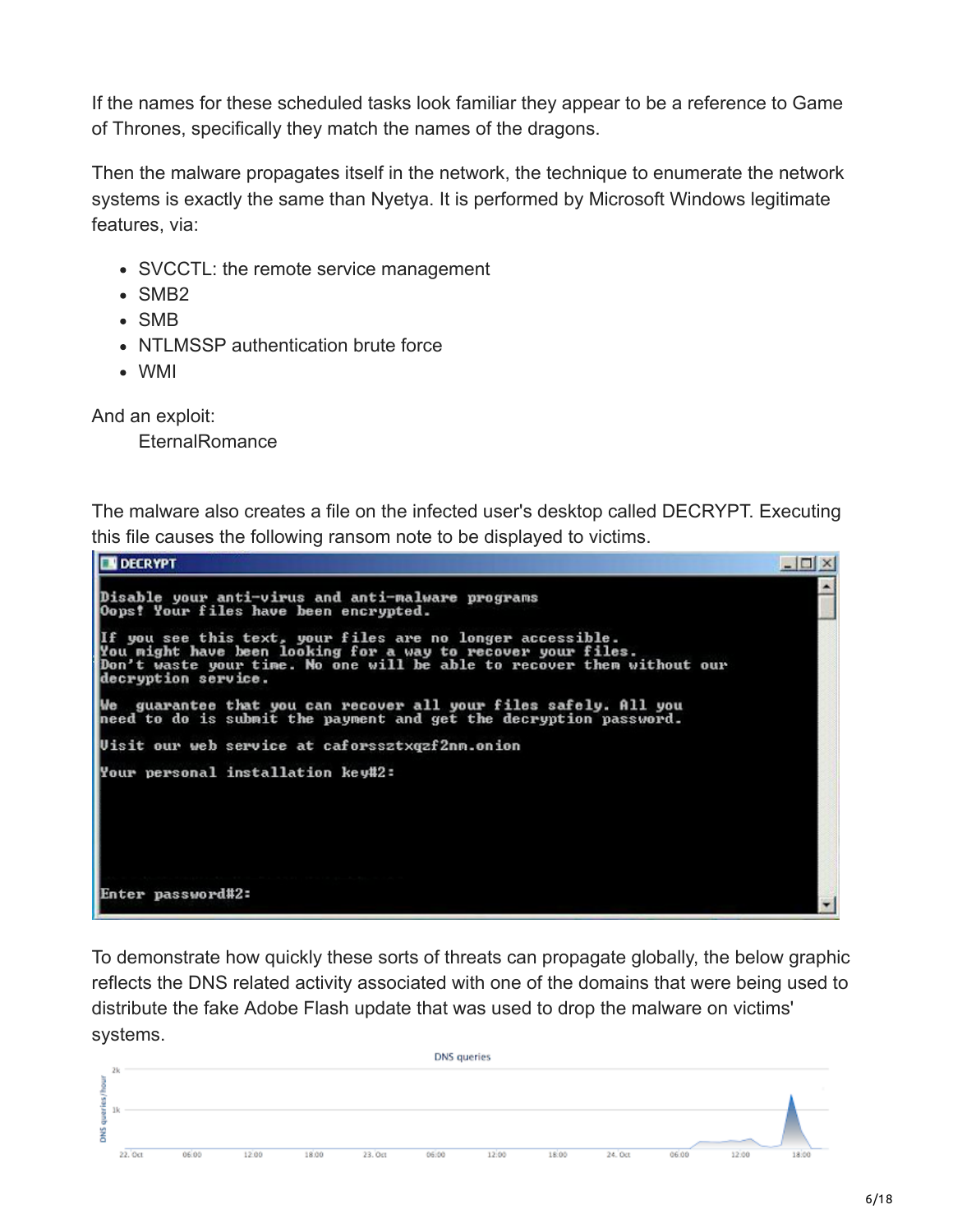The malware modifies the Master Boot Record (MBR) of the infected system's hard drive to redirect the boot process into the malware authors code for the purposes of displaying a ransom note. The ransom note that is displayed following the system reboot is below, and is very similar to the ransom notes displayed by other ransomware variants, namely Petya, that we have observed in other notable attacks this year.

Oops! Your files have been encrypted.

```
If you see this text, your files are no longer accessible.<br>You might have been looking for a way to recover your files.<br>Don't waste your time. No one will be able to recover them without our
decryption service.
We guarantee that you can recover all your files safely. All you
need to do is submit the payment and get the decryption password.
Visit our web service at caforssztxqzf2nm.onion
Your personal installation key#1:
If you have already got the password, please enter it below.
Password#1: _
```
This is the payment page from the Tor site: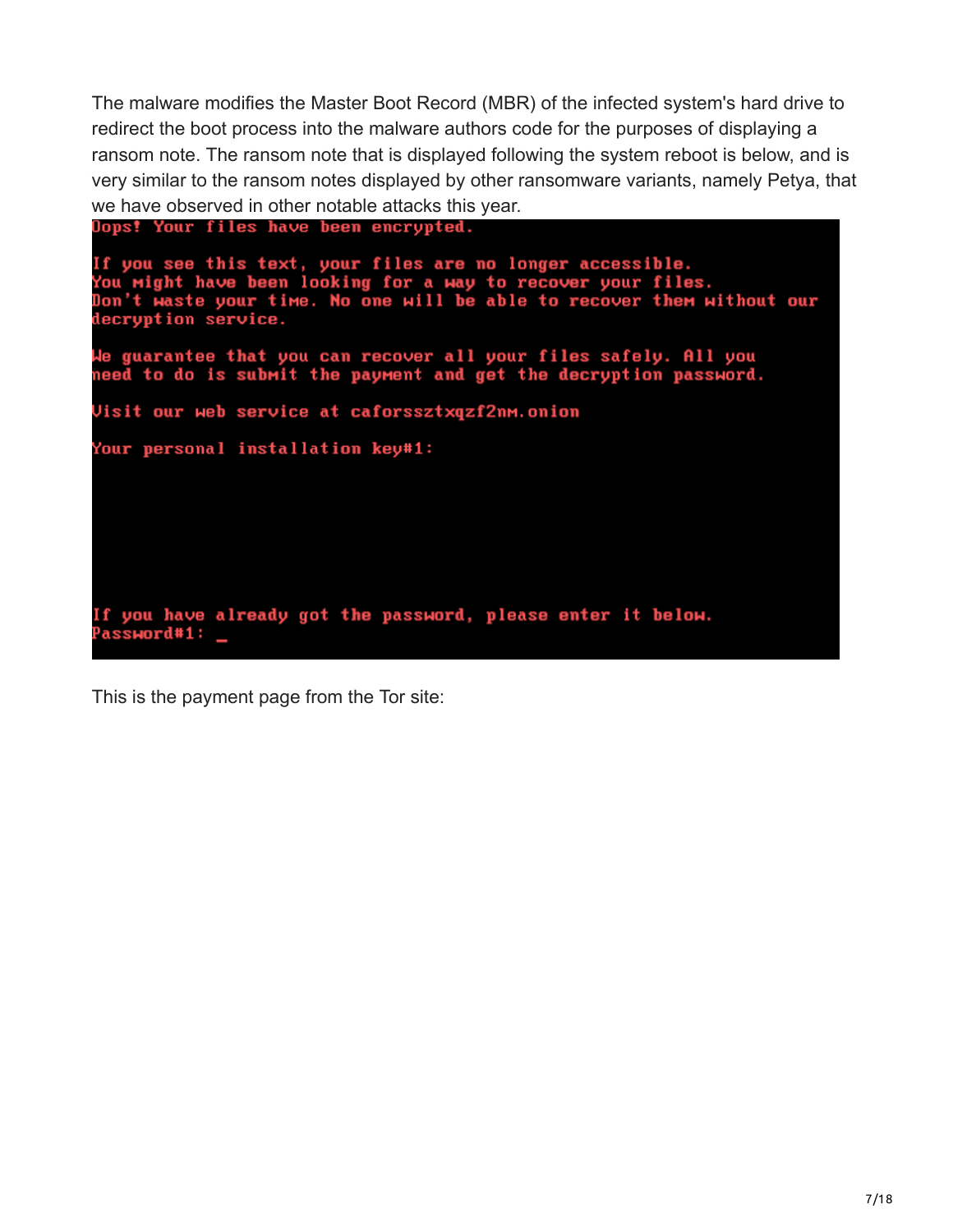

### **EternalRomance Exploit**

[Cisco Talos has identified an exploit in the BadRabbit sample. It is very similar to the publicly](https://github.com/worawit/MS17-010/blob/master/zzz_exploit.py) available Python implementation of the EternalRomance exploit that is also exploited by Nyetya. However, the BadRabbit exploit implementation is different than the one in Nyetya, although it is still largely based on the EternalRomance exploit published in the ShadowBrokers leak.

The following screenshot shows that BadRabbit is building modified security context structures for various operating system versions: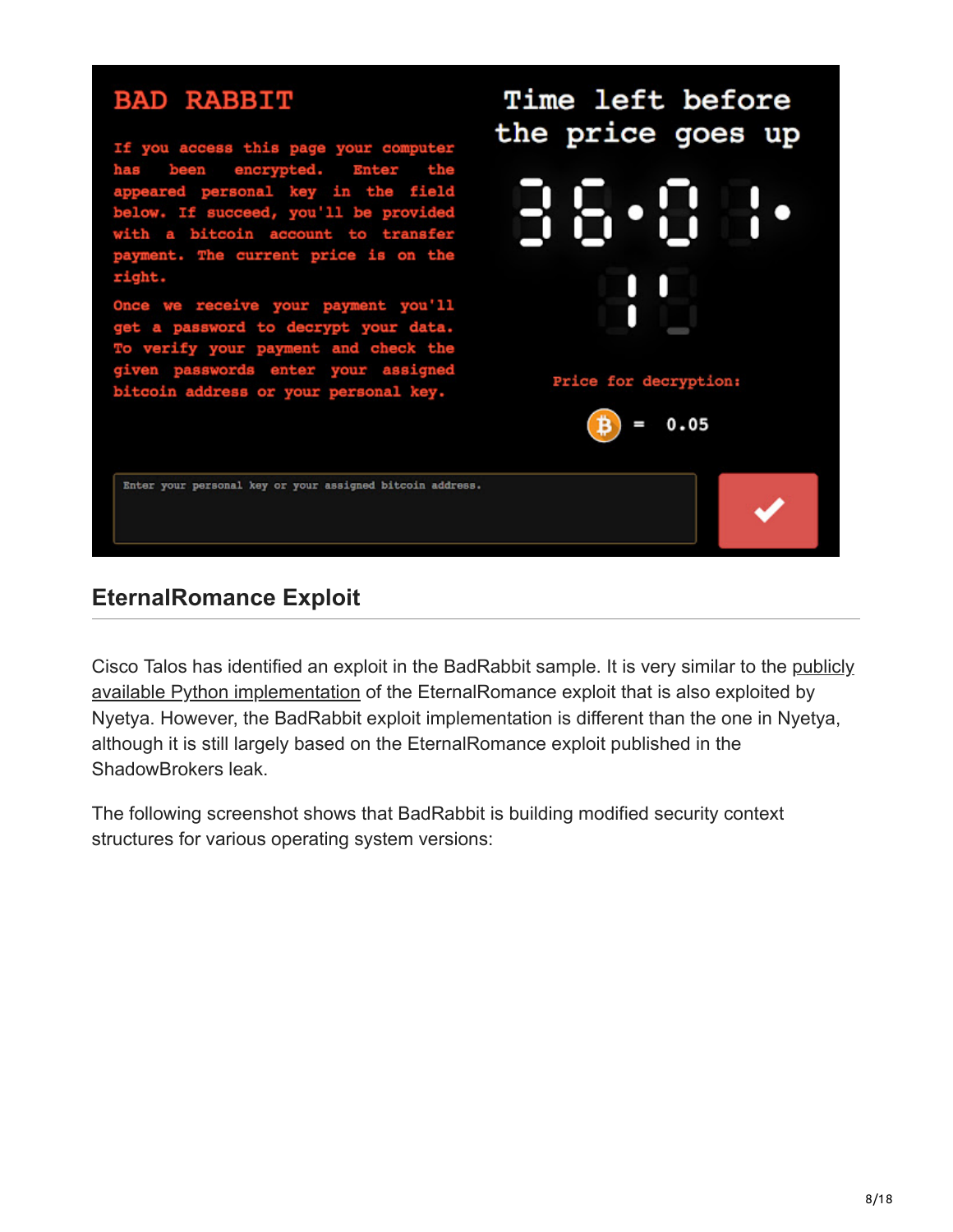

The structures are obfuscated using an NOT operation. For example, here is the original value of WIN7\_32\_SESSION\_INFO in the sample:

"\xD5\xFD\xE3\xFF\xFE\xFF\xFF\xFF\xFF\xFF\xFF\xFF\xFF\xFF\xFF\xFF\xFD\xFF\xFF\xFF\xFF\

Once decoded, the value of the buffer is:

"2a\x02\x1c\x00\x01\x00\x00\x00\x00\x00\x00\x00\x00\x00\x00\x00\x02\x00\x00\x00\x00\x0

After updating the endian byte order and formatting to match a field in the WIN7\_32\_SESSION\_INFO structure, the value is

0x001C022A, 0x00000001, 0x00000000, 0x00000000, 0x00000002, 0x00000000, 0x00000001

The extracted value matches the FAKE\_SECCTX data in the publicly available EternalRomance exploit mentioned earlier: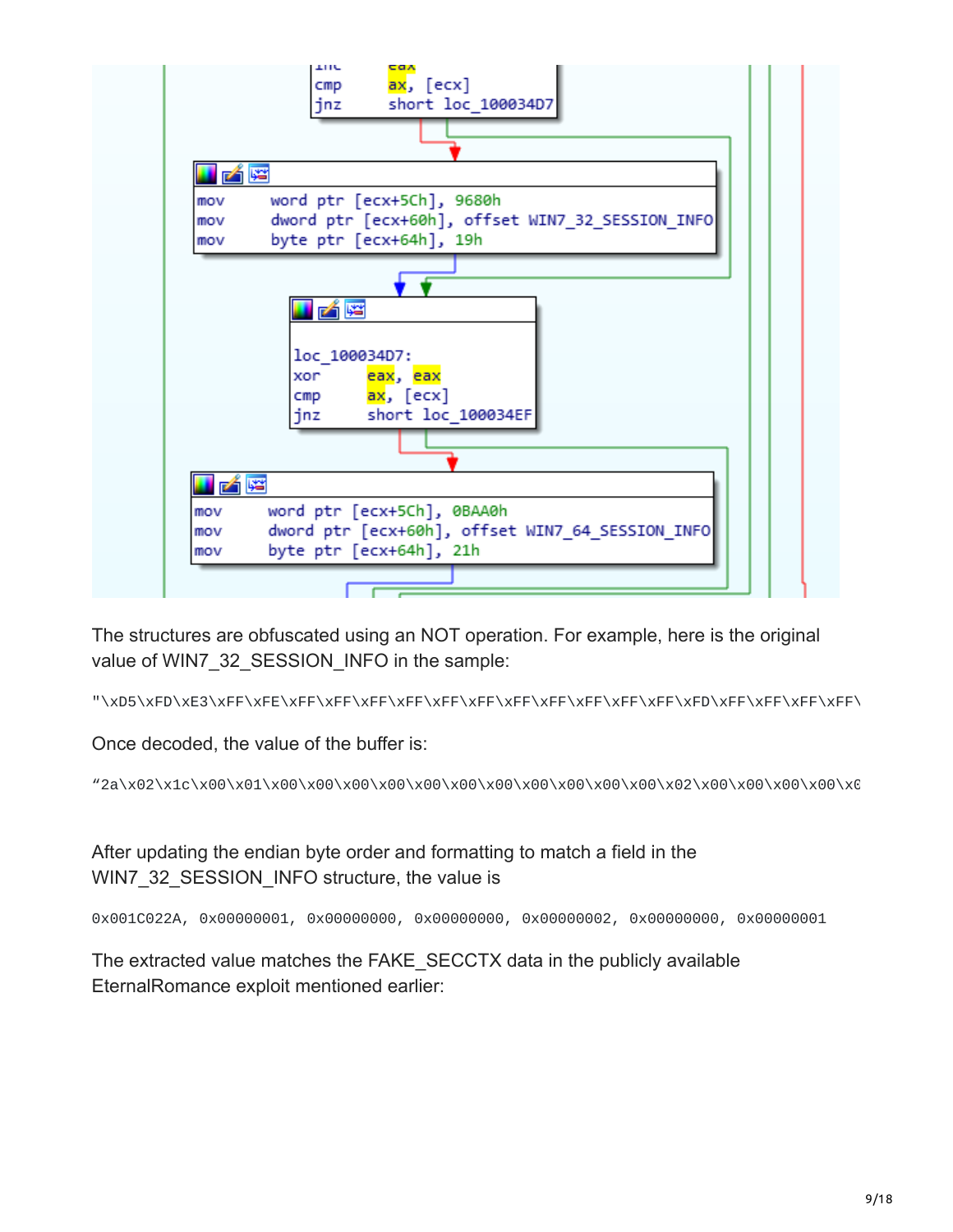```
109
     WIN7_32_SESSION_INFO = {'SESSION_SECCTX_OFFSET': 0x80,
110
111'SESSION_ISNULL_OFFSET': 0x96,
112
             'FAKE_SECCTX': pack('<IIIIIIB', 0x1c022a, 1, 0, 0, 2, 0, 1),
             'SECCTX_SIZE': 0x1c,
113
114 }
```
The sample then parses an SMB response containing the kernel leak of the Frag pool structure: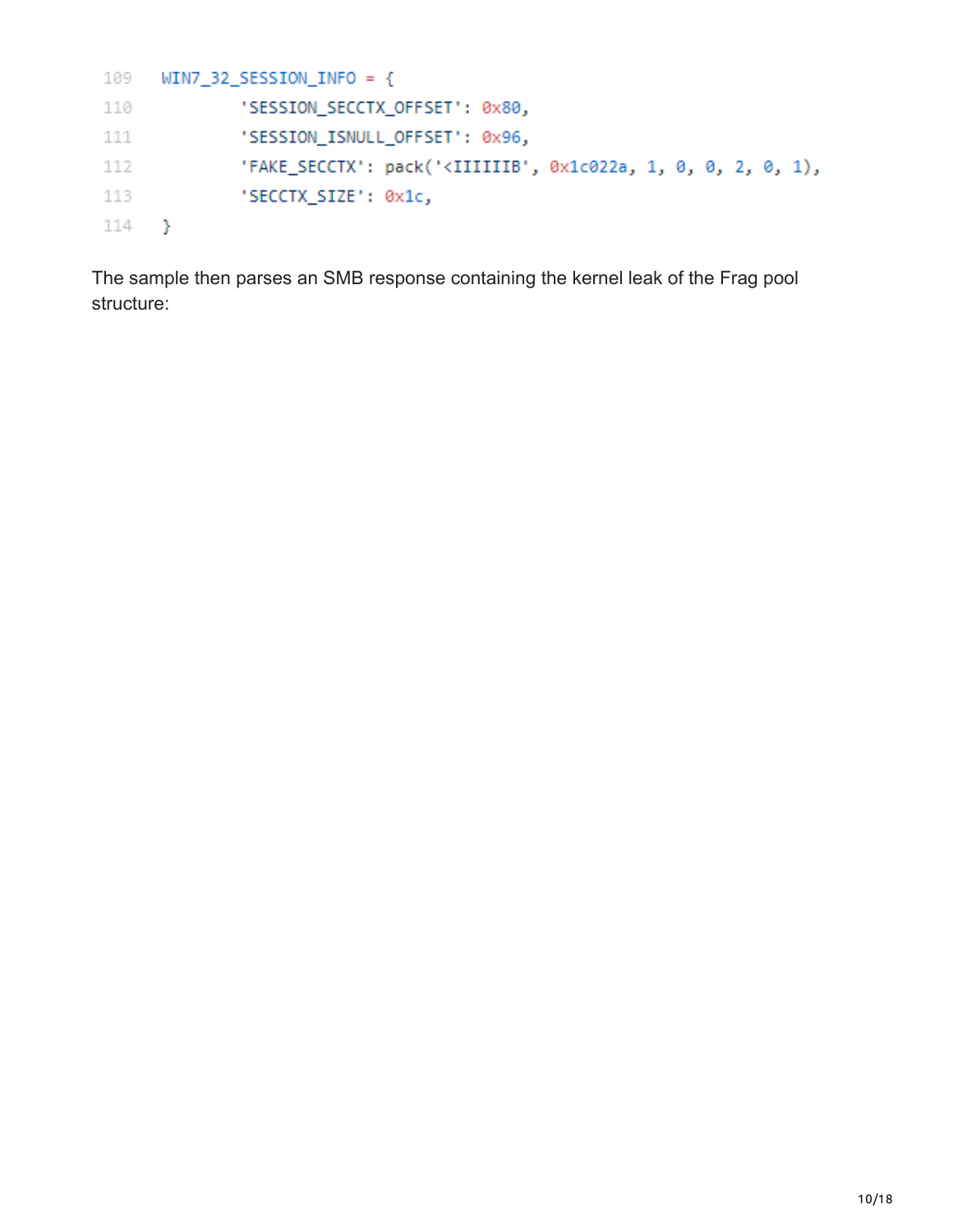

Once again, the BadRabbit code matches the leak frag size() function in the public exploit.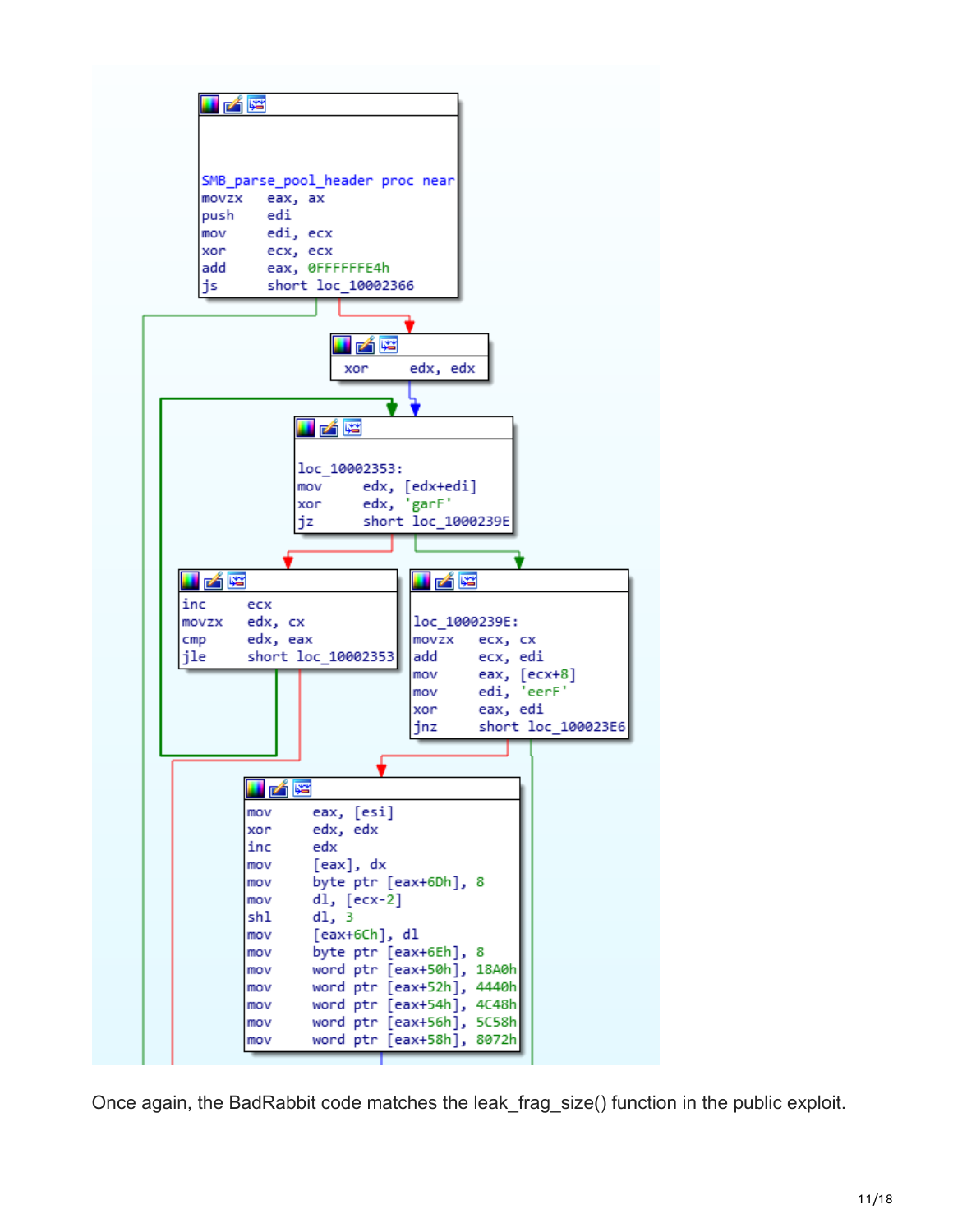The sample also checks the NT status code on an NT\_Trans request after attempting to modify the data in another Transaction structure:



The same action is performed in the public exploit:

| 544 | recvPkt = conn.send_nt_trans(5, mid=special_mid, param=pack(' <hh', )<="" 0),="" data="" fid,="" th=""></hh',> |
|-----|----------------------------------------------------------------------------------------------------------------|
| 545 | if recvPkt.getNTStatus() != $0x10002$ : # invalid SMB                                                          |
| 546 | print('unexpected return status: 0x{:x}'.format(recvPkt.getNTStatus()))                                        |
| 547 | print('!!! Write to wrong place !!!')                                                                          |
| 548 | print('the target might be crashed')                                                                           |
| 549 | return False                                                                                                   |

After the NT Trans check, the sample sends multiple NT\_TRANSACT\_SECONDARY commands using different MultiplexID values.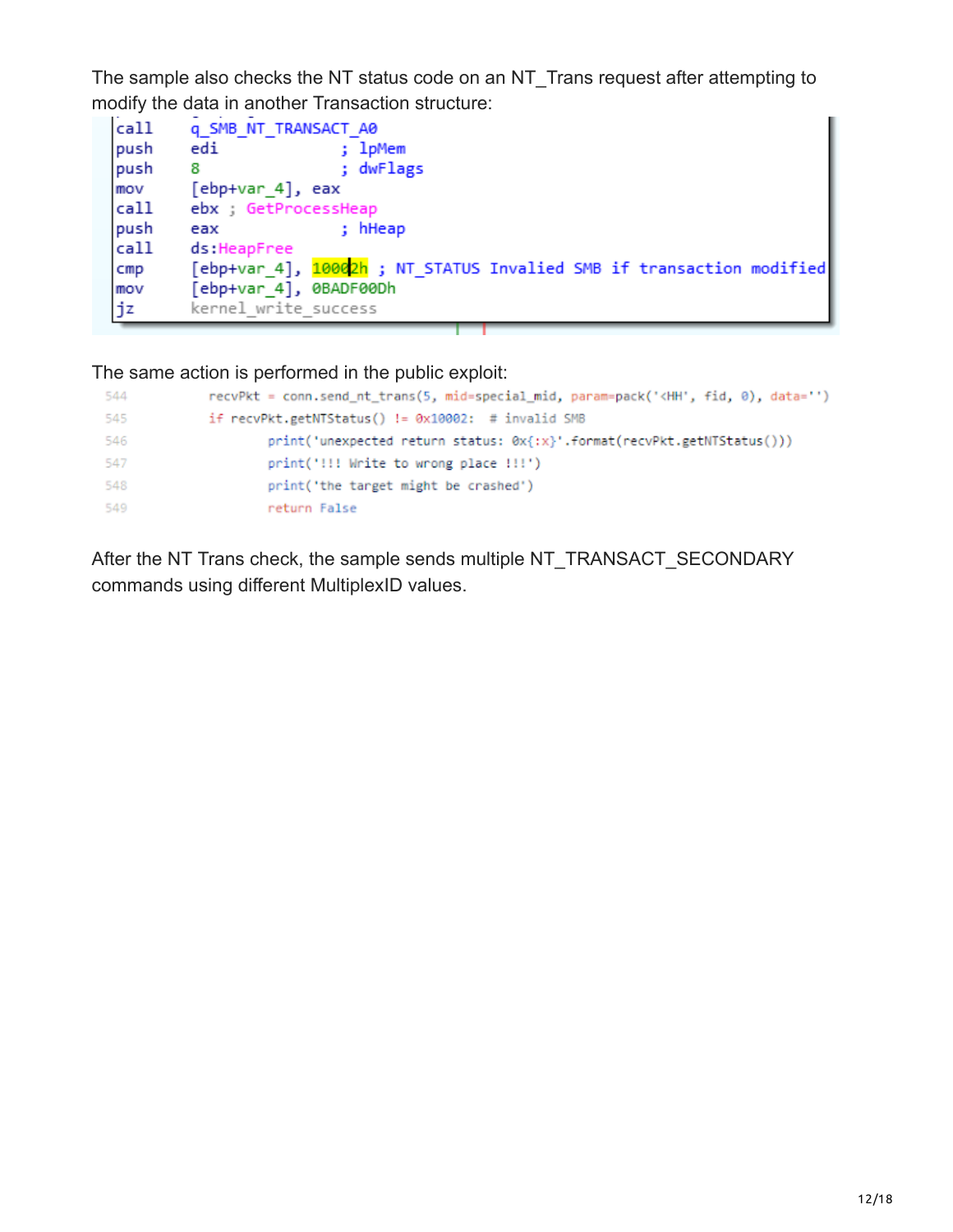

The equivalent is also performed by the public exploit Python script implementation in the function write data(). Finally, we can confirm the findings of the static analysis by looking at the traffic generated by a pcap capture.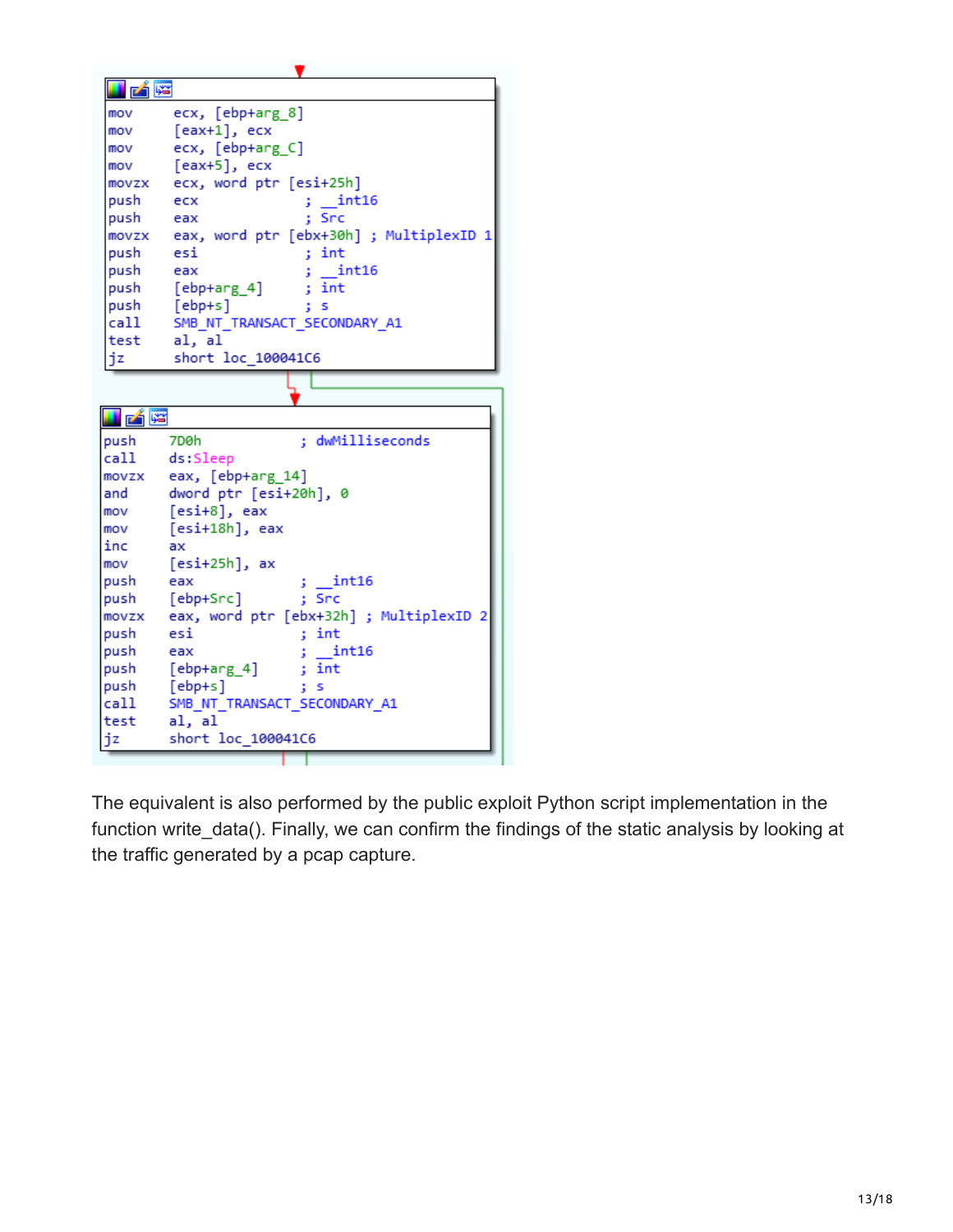| <b>E NetBIOS Session Service</b><br>⊟ SMB (Server Message Block Protocol)<br>□ SMB Header<br>Server Component: SMB<br>[Response in: 46]<br>SMB Command: NT Create AndX (Oxa2)<br>NT Status: Unknown (0x00000300)<br>$\boxplus$ Flags: 0x18<br>⊞ Flags2: 0x4801 | 0000<br>0010<br>0020<br>0030<br>0040<br>0050<br>0060<br>0070<br>0080<br>0090 | OO. | 00 Oc 29 52 92 60 00 Oc<br>00 02 c1 f1 01 bd 04 22<br>00 fc 5b 47<br>03 00<br>$\infty$<br>05 00 16<br>00 00 00 00 00 00 00 00<br>00 00 40 00 00 00 02 00<br>76 63 00 | 00 18<br>oo | - Of<br>OS<br>00 | 40.<br>OO.<br>01<br>TT.<br>00 00 00 00 | $\Omega$<br>00 00 00<br>48 84 67<br>Ťе | 80<br>01 08 | OG | 29.<br>67<br>00 00 | $6d$ 58 $e3$<br>10.<br>28 4e ac cf<br>00 59 ff<br>ad ca 18 ff<br>00 00 9f | CO.<br>OO. | a8<br>53<br>-00<br>01<br>00 00 03 00 00 | $_{08}$<br>$^{05}$<br>4d<br>$\infty$<br>$^{oo}$<br>-02 | oo<br>1 а<br>oo<br>$^{oo}$<br>00<br>00<br>00 00 03 06 00 61 74 73 | 50 18<br>a2 00<br>00 00<br>00 00<br>00 00<br>01 00 | 500<br>a8 |
|----------------------------------------------------------------------------------------------------------------------------------------------------------------------------------------------------------------------------------------------------------------|------------------------------------------------------------------------------|-----|----------------------------------------------------------------------------------------------------------------------------------------------------------------------|-------------|------------------|----------------------------------------|----------------------------------------|-------------|----|--------------------|---------------------------------------------------------------------------|------------|-----------------------------------------|--------------------------------------------------------|-------------------------------------------------------------------|----------------------------------------------------|-----------|
| Process ID High: 26500<br>Signature: 0000000000000000<br>Reserved: 0000<br>$\boxplus$ Tree ID: 2048 (\\192.168.0.2\IPC\$)<br>Process ID: 65279<br>User ID: 2049<br>Multiplex ID: 51885<br>$\boxminus$ NT Create AndX Request (0xa2)                            |                                                                              |     |                                                                                                                                                                      |             |                  |                                        |                                        |             |    |                    |                                                                           |            |                                         |                                                        |                                                                   |                                                    |           |
| [FD: 0x4000]<br>Word Count (WCT): 24<br>AndXCommand: No further commands (Oxff)<br>Reserved: 00<br>Andxoffset: 0<br>Reserved: 00<br>File Name Len: 5<br>⊞ Create Flags: 0x00000016<br>Root FID: 0x00000000                                                     |                                                                              |     |                                                                                                                                                                      |             |                  |                                        |                                        |             |    |                    |                                                                           |            |                                         |                                                        |                                                                   |                                                    |           |

The sample first gets a FileID of 0x4000 and then the same value is used as a MultiplexID in an NT\_Trans request:

| ⊞ Frame 1934: 93 bytes on wire (744 bits), 93 bytes captured<br>⊞ Ethernet II, Src: Vmware_52:92:60 (00:0c:29:52:92:60), Dst:<br>E Internet Protocol Version 4, Src: 192.168.0.2 (192.168.0.2)<br>E Transmission Control Protocol, Src Port: microsoft-ds (445)<br><b>E NetBIOS Session Service</b><br>⊟ SMB (Server Message Block Protocol)<br><b>EL SMB</b> Header<br>Server Component: SMB<br>Response to: 1931]<br>[Time from request: 0.001635000 seconds]<br>SMB Command: NT Trans (0xa0)<br>NT Status: STATUS_SUCCESS (0x00000000)<br>⊞ Flags: Ox98<br>$\boxplus$ Flags2: 0x4801<br>Process ID High: 26500<br>Signature: 0000000000000000<br>Reserved: 0000 | 0000<br>0010<br>0020<br>0030<br>0040<br>0050 |  | 00 4f 02 05 40 00 80 06<br>00 fb 81 95 00 00 00 00 | 58 |  | 0c<br>00 01 01 bd c1 f1 ac cf<br>00 00 00 98 01 48 84 67<br>00 00 00 08 ff fe 01 08 | 00 00 00 00 00 00 00 00<br>00 40 00 00 00 | 29.52 | 00 00 c0 a8 00<br>29 c9 04 22 52<br>00 23 ff 53 4d 42 a0 00 | b7 | 50 18 |  |
|--------------------------------------------------------------------------------------------------------------------------------------------------------------------------------------------------------------------------------------------------------------------------------------------------------------------------------------------------------------------------------------------------------------------------------------------------------------------------------------------------------------------------------------------------------------------------------------------------------------------------------------------------------------------|----------------------------------------------|--|----------------------------------------------------|----|--|-------------------------------------------------------------------------------------|-------------------------------------------|-------|-------------------------------------------------------------|----|-------|--|
| $\boxplus$ Tree ID: 2048 (\\192.168.0.2\IPC\$)<br>Process ID: 65279                                                                                                                                                                                                                                                                                                                                                                                                                                                                                                                                                                                                |                                              |  |                                                    |    |  |                                                                                     |                                           |       |                                                             |    |       |  |
| User ID: 2049                                                                                                                                                                                                                                                                                                                                                                                                                                                                                                                                                                                                                                                      |                                              |  |                                                    |    |  |                                                                                     |                                           |       |                                                             |    |       |  |
| Multiplex ID: 16384<br>$\equiv$ NT Trans Response (0xa0)                                                                                                                                                                                                                                                                                                                                                                                                                                                                                                                                                                                                           |                                              |  |                                                    |    |  |                                                                                     |                                           |       |                                                             |    |       |  |
| Function: NT RENAME (5)                                                                                                                                                                                                                                                                                                                                                                                                                                                                                                                                                                                                                                            |                                              |  |                                                    |    |  |                                                                                     |                                           |       |                                                             |    |       |  |
| Word Count (WCT): 0                                                                                                                                                                                                                                                                                                                                                                                                                                                                                                                                                                                                                                                |                                              |  |                                                    |    |  |                                                                                     |                                           |       |                                                             |    |       |  |
| Byte Count (BCC): 0                                                                                                                                                                                                                                                                                                                                                                                                                                                                                                                                                                                                                                                |                                              |  |                                                    |    |  |                                                                                     |                                           |       |                                                             |    |       |  |

Once again, this demonstrates a type confusion attempt similar to the one attempted by the EternalRomance exploit (the "Matched Pairs" technique). It matches the following Python code:

```
479 def exploit_matched_pairs(conn, pipe_name, info):
480
             # for Windows 7/2008 R2 and later
481
482
             tid = conn.tree_connect_andx('\\\\'+conn.get_remote_host()+'\\'+'IPC$')
483
             conn.set_default_tid(tid)
484
             # fid for first open is always 0x4000. We can open named pipe multiple times to get other fids.
485
             fid = conn.nt_create_andx(tid, pipe_name)
486
487
             info.update(leak_frag_size(conn, tid, fid))
488
             # add os and arch specific exploit info
              info.update(OS_ARCH_INFO[info['os']][info['arch']])
489
```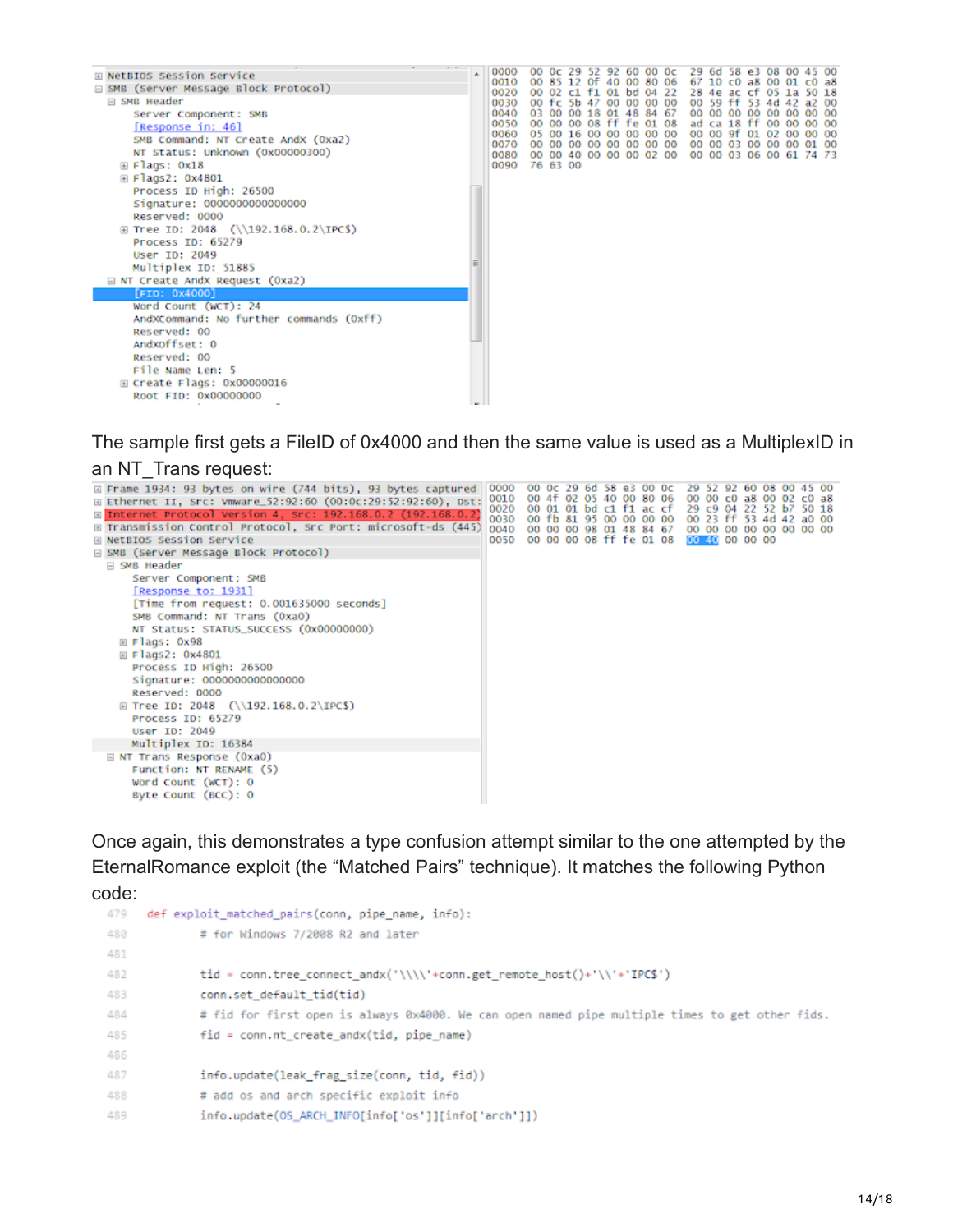With all this in mind, we can be fairly confident that BadRabbit includes an EternalRomance implementation used to overwrite a kernel's session security context to enable it to launch remote services, while in Nyetya it was used to install the DoublePulsar backdoor. Both actions are possible due to the fact that EternalRomance allows the attacker to read/write arbitrary data into the kernel memory space.

## **Links Between Nyetya and BadRabbit**

We assess with high confidence:

- that BadRabbit is built on the same core codebase as Nyetya.
- that the build tool chain for BadRabbit is highly similar to the build tool chain for Nyetya.

The evasion techniques present in the modifications to the DoublePulsar backdoor in Nyetya and EternalRomance in BadRabbit demonstrate similar, advanced, levels of understanding of the exploits involved, the network detections in place at the time of deployment, and general Windows kernel exploitation.

The shared codebase was modified for the BadRabbit build. Instead of leveraging PSEXEC, the remote file placement and remote Windows Service management was directly implemented. A second export was added to the dll that allows the remote execution to restart itself in a new rundll32 process, possibly to avoid having the parent process be clearly started as a service. The SMB implementation that Nyetya contained for leveraging SMB exploits has been replaced with an entirely different SMB implementation as well as a different exploitation technique. The post-reboot drive encryption with Petya has been replaced with drive encryption with the open source DiskCryptor.

Unmodified functionality from Nyetya includes the self-relocation of the malicious dll, process and thread token manipulations, network peer identification, and thread-safe collections for managing credentials and target information. Lightly modified functionality which demonstrates source level modifications are found in the flow of the malicious entrypoint, the interaction with the embedded and modified mimikatz, and in aspects of the system initialization and bitflag based feature control.

[While these links are not absolute proof, based on these findings Talos assesses with low](http://blog.talosintelligence.com/2017/08/on-conveying-doubt.html) confidence that the authors of Nyetya and BadRabbit are the same.

# **Conclusion**

This is yet another example of how effective ransomware can be delivered leveraging secondary propagation methods such as SMB to proliferate. In this example the initial vector wasn't a sophisticated supply chain attack. Instead it was a basic drive-by-download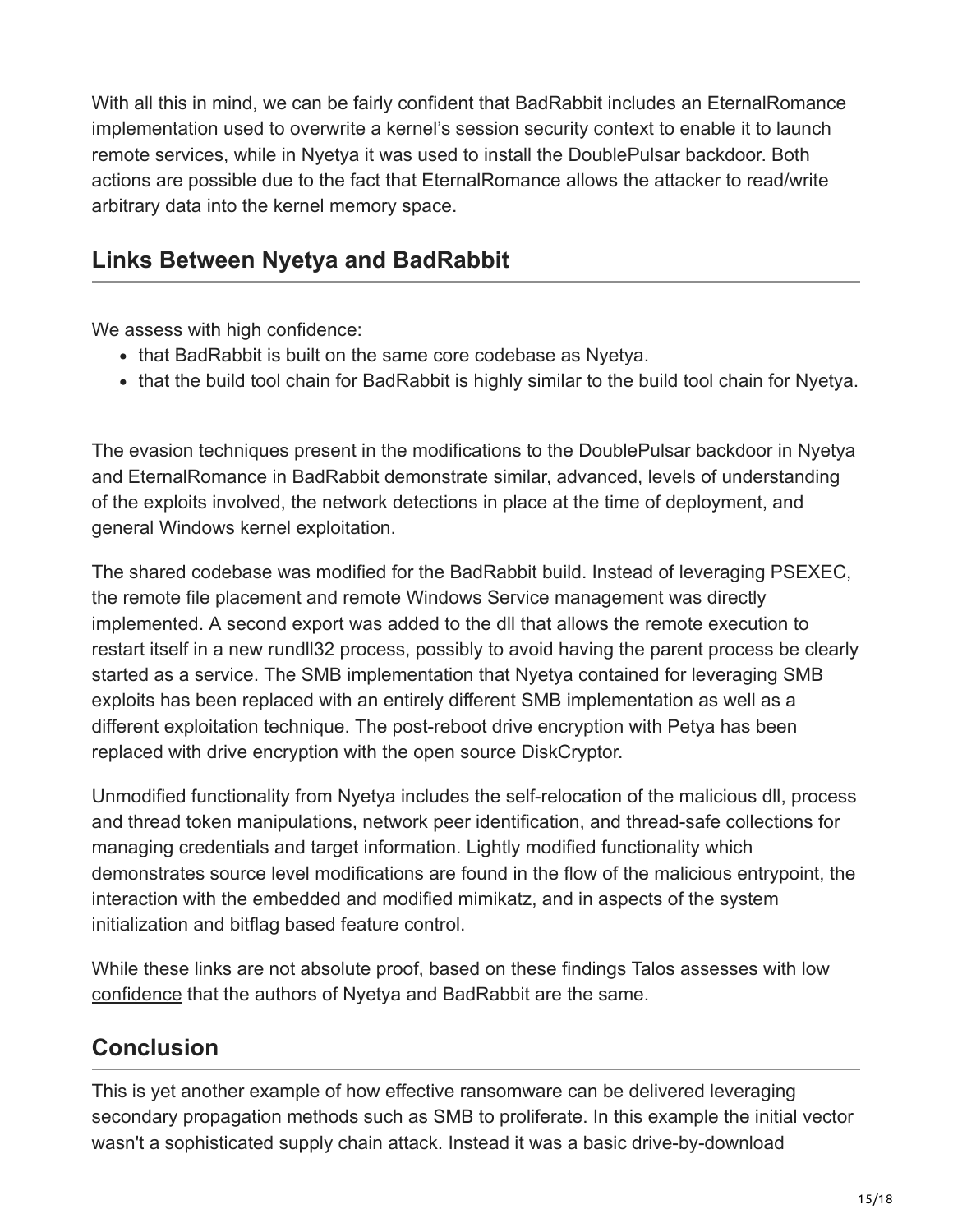leveraging compromised websites. This is quickly becoming the new normal for the threat landscape. Threats spreading quickly, for a short window, to inflict maximum damage. Ransomware is the threat of choice for both its monetary gain as well as destructive nature. As long as there is money to be made or destruction to be had these threats are going to continue.

This threat also amplifies another key area that needs to be addressed, user education. In this attack the user needs to facilitate the initial infection. If a user doesn't help the process along by installing the flash update it would be benign and not wreak the devastation it has across the region. Once a user facilitates the initial infection the malware leverages existing methods, such as SMB, to propagate around the network without user interaction.

#### **Coverage**

| <b>PRODUCT</b>          | <b>PROTECTION</b> |
|-------------------------|-------------------|
| AMP                     | v                 |
| CloudLock               | N/A               |
| <b>CWS</b>              | v                 |
| <b>Email Security</b>   | N/A               |
| <b>Network Security</b> | v                 |
| <b>Threat Grid</b>      | v                 |
| Umbrella                | v                 |
| WSA                     | び                 |

Advanced Malware Protection ([AMP\)](https://www.cisco.com/c/en/us/products/security/advanced-malware-protection) is ideally suited to prevent the execution of the malware used by these threat actors.

[CWS](https://www.cisco.com/c/en/us/products/security/cloud-web-security/index.html) or [WSA](https://www.cisco.com/c/en/us/products/security/web-security-appliance/index.html) web scanning prevents access to malicious websites and detects malware used in these attacks.

Network Security appliances such as [NGFW](https://www.cisco.com/c/en/us/products/security/firewalls/index.html), [NGIPS](https://www.cisco.com/c/en/us/products/security/intrusion-prevention-system-ips/index.html), and [Meraki MX](https://meraki.cisco.com/products/appliances) can detect malicious activity associated with this threat.

[AMP Threat Grid](https://www.cisco.com/c/en/us/solutions/enterprise-networks/amp-threat-grid/index.html) helps identify malicious binaries and build protection into all Cisco Security products.

[Umbrella](https://umbrella.cisco.com/), our secure internet gateway (SIG), blocks users from connecting to malicious domains, IPs, and URLs, whether users are on or off the corporate network.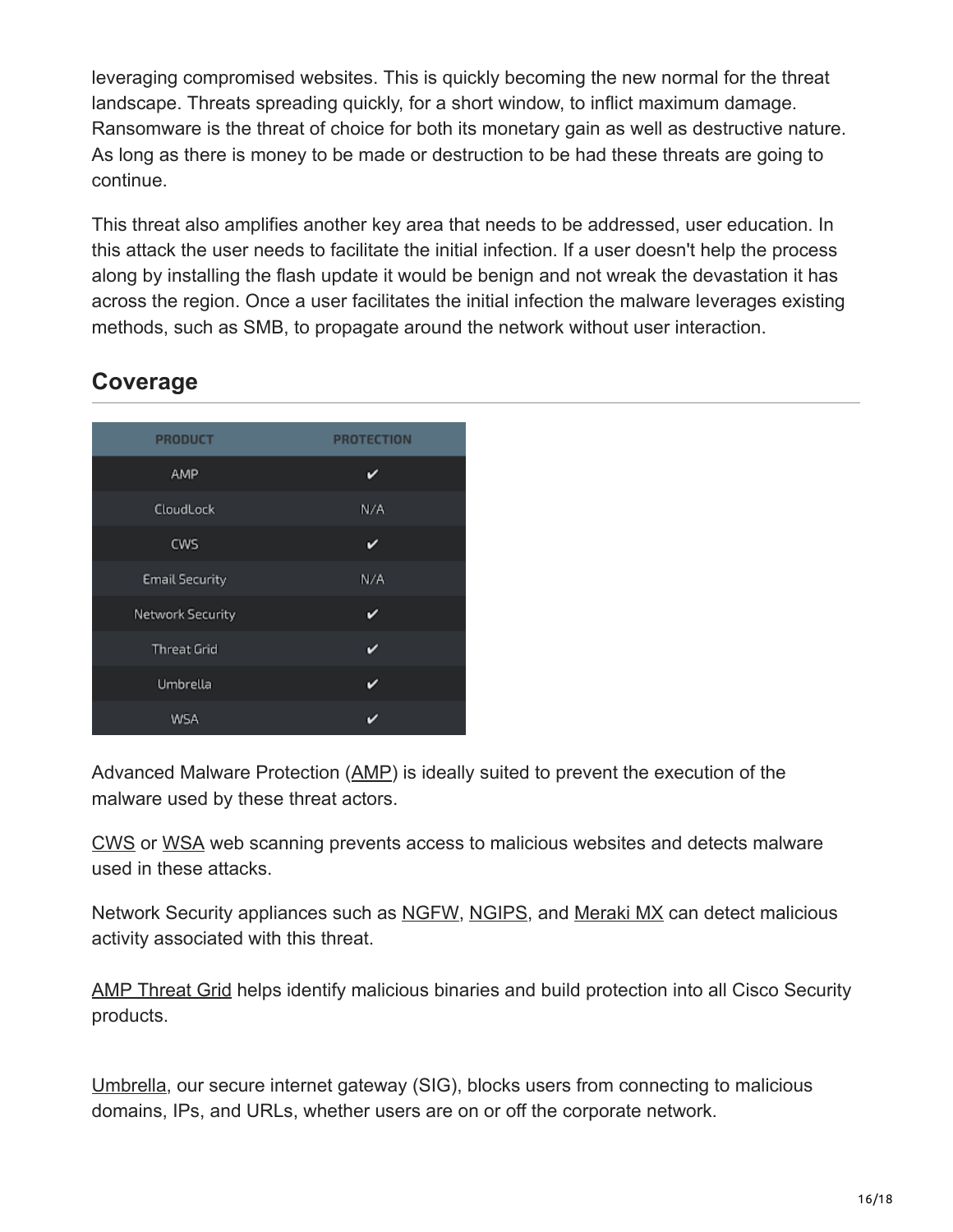Email has not been identified as an attack vector at this time. The malware, if transferred across these systems on your networks, will be blocked.

#### **Indicators of Compromise**

#### **Hashes (SHA256)**

Dropper:

630325cac09ac3fab908f903e3b00d0dadd5fdaa0875ed8496fcbb97a558d0da

Payload:

- 8ebc97e05c8e1073bda2efb6f4d00ad7e789260afa2c276f0c72740b838a0a93 C:\Windows\dispci.exe (diskcryptor client)
- 682ADCB55FE4649F7B22505A54A9DBC454B4090FC2BB84AF7DB5B0908F3B7806 C:\Windows\cscc.dat (x32 diskcryptor drv)
- 0b2f863f4119dc88a22cc97c0a136c88a0127cb026751303b045f7322a8972f6 C:\Windows\cscc.dat (x64 diskcryptor drv)
- 579FD8A0385482FB4C789561A30B09F25671E86422F40EF5CCA2036B28F99648 C:\Windows\infpub.dat
- 2f8c54f9fa8e47596a3beff0031f85360e56840c77f71c6a573ace6f46412035 (mimikatzlike x86)
- 301b905eb98d8d6bb559c04bbda26628a942b2c4107c07a02e8f753bdcfe347c (mimikatz-like x64)

#### **Scheduled Tasks names**

- viserion
- rhaegal
- drogon

#### **Domains**

Distribution domain: 1dnscontrol[.]com

Distribution Paths:

- /flash install.php
- /index.php

Intermediary Server: